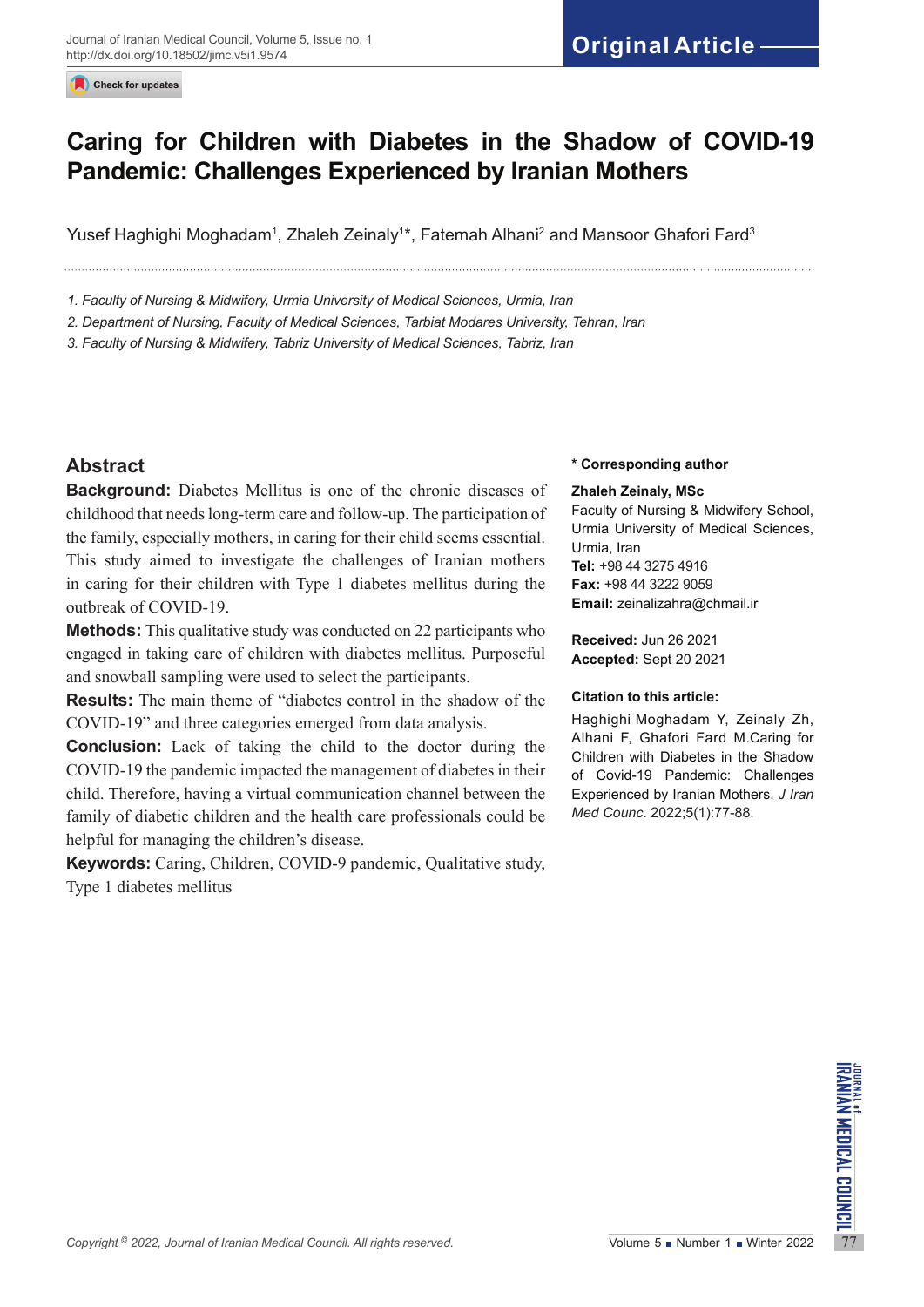## **Introduction**

Significance of the continuity<br>
significance of the continuity<br>
sepecially in chronic diseases<br>
results showed that caring for<br>
optimal coordination and c<br>
various health care professio<br>
(14). In addition to current ba<br>
ma One of the most common chronic diseases in children requiring long-term care is Type 1 Diabetes Mellitus (1). According to available statistics, more than half a million children and adolescents under age 14 in the world have this type of diabetes (2). It is estimated that this number will double by 2030 (3). In Iran, there are more than 200,000 patients with Type 1 Diabetes Mellitus (4). Type 1 Diabetes Mellitus or insulindependent diabetes type A which is due to autoimmune pancreas beta-cell destruction (5) is the most common endocrine disease in children (6). Hyperglycemia, due to improper management, leads to failure of various organs of the body, including heart, brain, kidneys, eyes, and nerves (7). Therefore, children and adolescents with diabetes need special health care. To provide these care services, the cooperation and assistance of family members, especially mothers, is essential (8). Smith *et al* highlighted the importance of the caring role of mothers and other family members for the management of child diabetes (9). Among family members, mothers are most involved in caring for a sick child and help them to adapt and manage the chronic disease (10). Regarding disease management, Chiang *et al*, found that lifestyle changes are effective in maintaining health, preventing cardiovascular diseases, and regulating blood sugar in children with diabetes mellitus (11). This might not be possible unless the mother involves herself in accepting the role of caring for children (12). A mother's role is influenced by various factors during the process of accepting the role of a caregiver. Dhada and Blackbeard outlined some challenges of caregivers of children with diabetes mellitus such as chronic grief, role acceptance, and adaptation, physical and emotional stress, familiarity with care, collaboration with health care providers, seeking supportive systems, and establishing social interactions (13). In a qualitative study conducted in Netherlands, Raaijmakers *et al* highlighted the significance of the continuity of care management, especially in chronic diseases such as diabetes. The results showed that caring for these patients requires optimal coordination and communication among various health care professionals and organizations (14). In addition to current barriers and issues in the management of diabetes mellitus, the emergence of

COVID-19 and social distancing could impact the management of diabetes mellitus in children (15, 16). According to the literature review, the role of mothers in caring for children depends on the context and is influenced by various cultural and social factors. Given that no study was found considering the experiences of mothers caring for children with diabetes, this study was conducted to explore the lived experiences of mothers caring for children with diabetes during the COVID-19 pandemic.

### **Materials and Methods**

This qualitative study was conducted using the thematic analysis method. Content analysis is a popular method for analyzing qualitative data and is able to show patterns in data (17). Data were collected from 2019 to 2020. Participants of the study included 22 mothers who care for children with diabetes mellitus. Participants were selected from two university-affiliated hospitals in Urmia (the capital of West Azerbaijan Province, Iran) and the Urmia Diabetes Association. Inclusion criteria were as follows: having a child with Type 1 Diabetes Mellitus approved by a pediatrician and being diagnosed within last year and willingness and ability to communicate and share their experiences with researchers. Exclusion criteria included the withdrawal of the participant during the interview process and the unwillingness to share their information after the interview. The first participant was purposefully entered into the study by cooperating with the head of the pediatric endocrinology department. She was then asked to introduce other mothers of children with a similar disease. Similarly, other participants were selected by the snowball sampling method. Most of the participants were recruited based on emerging codes during the data analysis process. Maximum diversity was considered regarding mother and child's age, mother's education level, number of children in the family, marital status, employment status, birth order, child's sex, and duration of child's disease.

Due to the familiarity of the head of the department with the mothers of diabetic children, the first participants with rich care experience were selected by her guide. After analyzing and extracting codes and primary categories, new participants were selected. Sampling was continued until data saturation was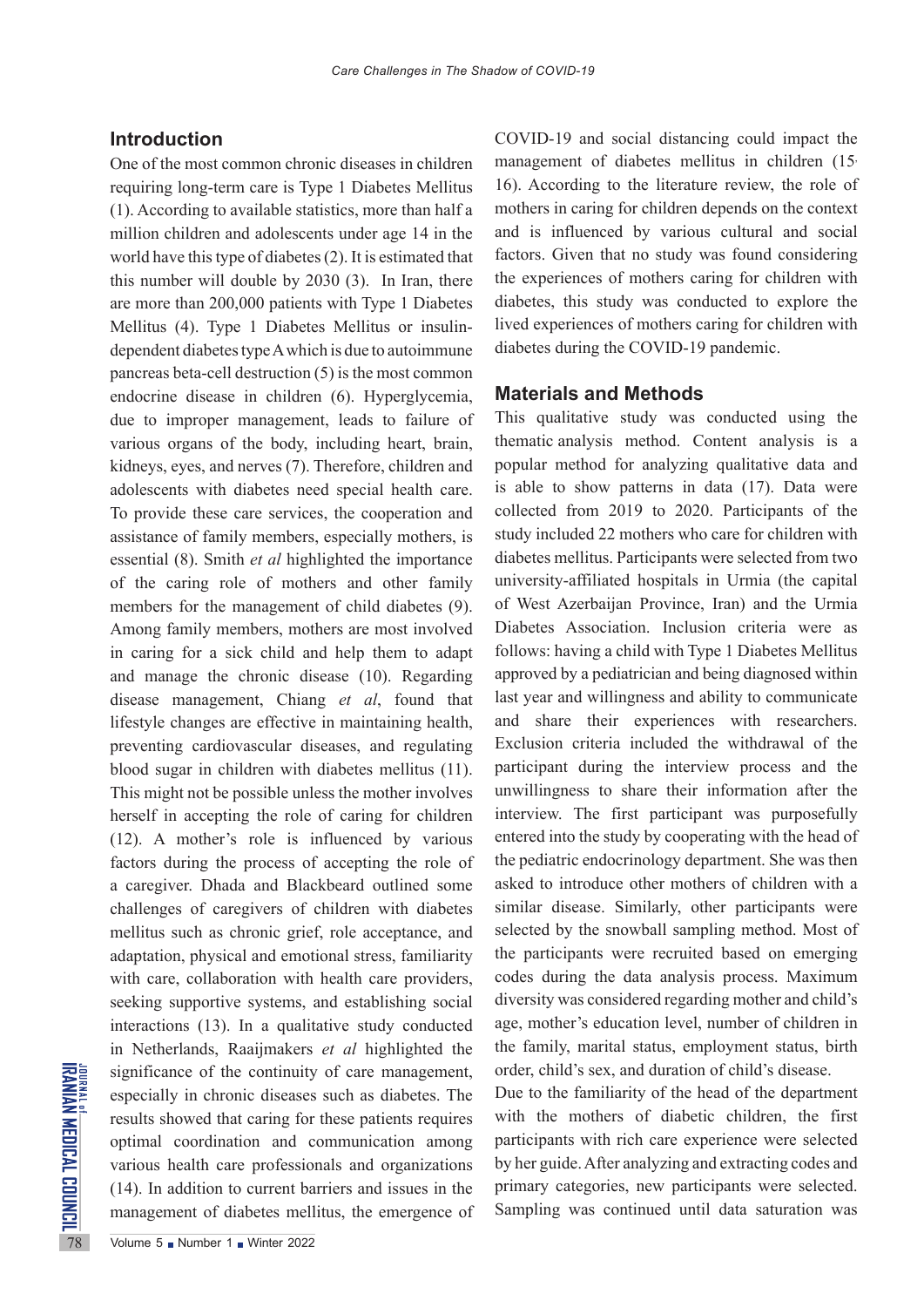achieved, and no new class was found. Finally, two more interviews were conducted to ensure that data saturation had been achieved.

### *Data collection*

Data collection was performed utilizing semistructured in-depth face-to-face interviews. The purpose of the study was explained to each participant individually, and informed written consent was obtained from them. The time and location of the interviews were determined by the participants. The first interviews were conducted according to the interview guide prepared by the research team. The research team consisted of a nursing Ph.D. student with 29 years of clinical and educational experience, an assistant professor of nursing specializing in qualitative research, and a professor of nursing specializing in qualitative research and familycentered care. The interviews began with a general question and gradually moved on to deep questions. Examples of interview questions are in the following:

1) *"Please talk about your experience of living with a child with diabetes."*

2) *"Who helps you care for your child?"*

3) *"What problems did you face while caring for your child?"*

 4) *"How do you play the role of caring for your sick child during the COVID-19 pandemic?"*

If there was ambiguity in the participants' answers or further explanation was needed, probing questions were asked such as "*Can you explain more?*" or "*Could you give an example to clarify what you mean*?". Each interview was ended with the question "*Would you like to add anything more?*" Each interview lasted from 25 to 84 minutes. The mean duration of all the interviews was 47.26 minutes. At the end of each interview, the recorded interview was transcribed and typed word by word.

### *Data analysis*

Data were analyzed using the thematic analysis method developed by Braun and Clarke (17). They introduced content analysis as a way to identify, analyze, and report patterns (themes) in data. In the first step, the first author got acquainted with the data

through repeatedly reading the text of the interviews in search of meanings. In the next step, data were coded. An initial list of ideas about semantic units (whole interview, paragraphs, or sentences) was compiled and each idea was labeled with a code. The initial codes were generated by the first author. The third step was to search for categories. At this step, potential categories were generated by sorting and combining the relevant codes. The initial categories were formed by the first author and discussed infrequent sessions held by all authors. In the fourth step, the categories were examined and the main theme was formed. The categories and the main theme were named in the fifth step. The labels of codes and categories were discussed and revised several times in the research team meetings to agree on them.

To ensure the rigor of the study, Lincoln and Guba's criteria including credibility, transferability, dependability, and confirmability were utilized (18). In order to gain credibility, some of the written interviews with codes and categories were reviewed by three professors of nursing who were experts in the field of qualitative research in nursing (peerdebriefing). In addition, interviews and codes were presented to four participants to ensure that the findings matched the participants' perceptions and interpretations (member check). Moreover, to improve the study's credibility, prolonged engagement with the data and limiting the review of similar texts at the beginning of the study were conducted to reduce the possibility of bias in all steps of collection, analysis, and coding.

**Copyright 2022, Journal of Iranian Medical Council. All rights reserved.** The same of Tranian School of the study, including the participants' method developed by Braun and Clarke (17). They characteristics and the resear To achieve the dependability criteria, the data were provided to an external reviewer who was familiar with both the clinical environment and the qualitative research but was not a member of the research team. To determine the confirmability, classes were provided to two researchers familiar with qualitative research, and their opinions and interpretations, which showed a lot of agreement, were compared. Transferability refers to the extent to which qualitative data is transferred to other domains or groups. To achieve this criterion, all the variables of the study, including the participants' characteristics and the research settings, were fully and clearly explained so that the reader could decide on the possibility of generalizing and transferring the results to similar contexts.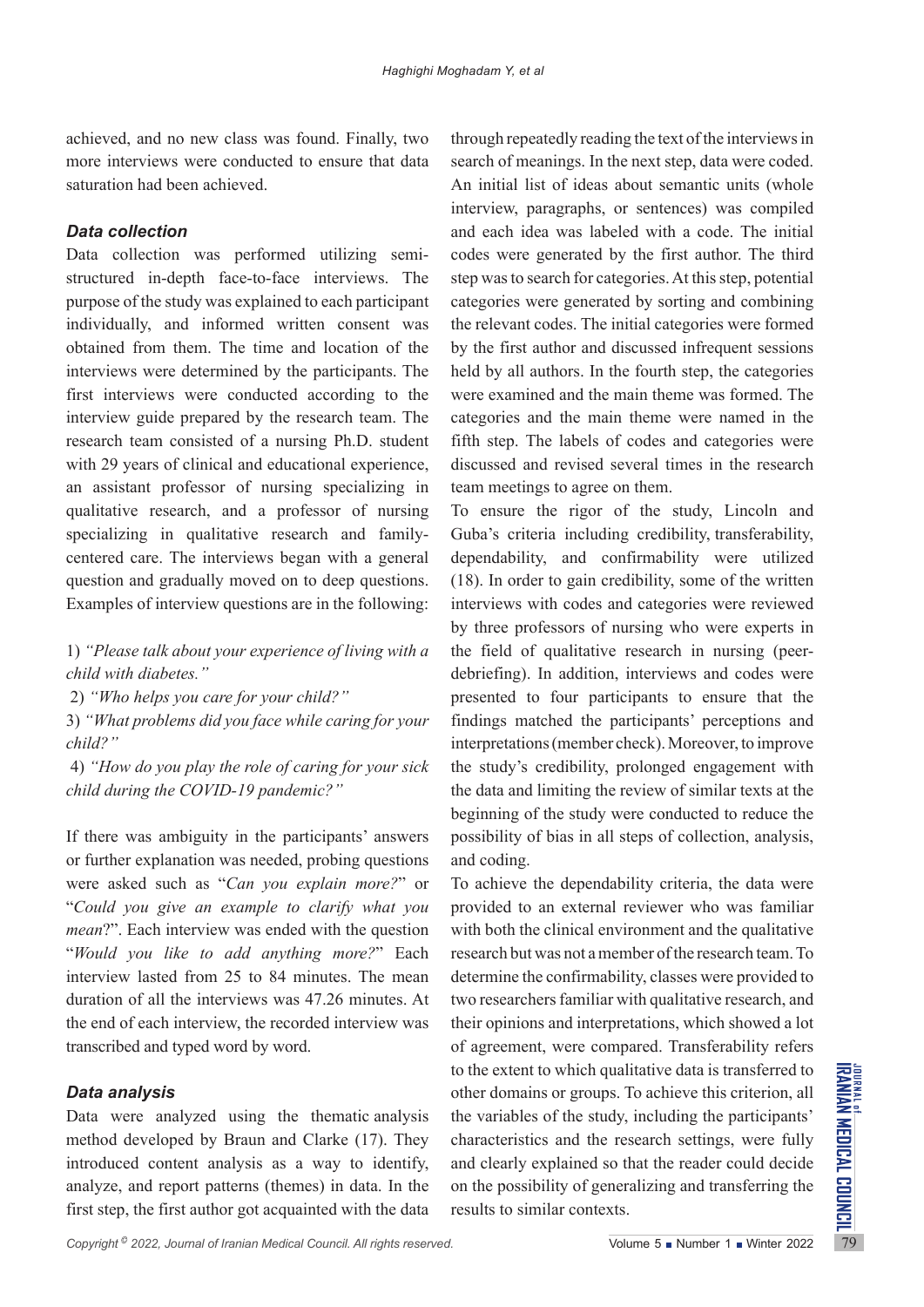### *Ethical Considerations*

This study was conducted after being approved by the Ethics Committee of Urmia University of Medical Sciences (ethical code: IR.UMSU.REC.1397.284). All participants were asked for permission to record the interviews. Participants were assured about the confidentiality of their information, voluntary participation in the study, the right to withdraw from the study at any time prior to publication of the results, and lack of negative consequences on receiving health care services due to their withdrawal. The informed consent form was obtained from all the participants.

### **Results**

A total of (22) mothers of children with Type 1 Diabetes Mellitus participated in this study. They were aged 30-48 years old. Most of them (84.21%) were housewives, 36.84% had a high school diploma or higher degree, and 84.21% lived with their spouse. The number of children in families who participated

in this study differed from 1 to 4, and 45% of the participants had two children. The mean age of the children was  $12.25 \pm 2$ , most of them (40%) were first child, 65% were girls, and the mean duration of children's disease was  $40 \pm 52$  months.

The analysis showed the main theme of "diabetes control in the shadow of the COVID-19" and three categories of "being on the path to diabetes control", "cautious care in the shadow of the Covid-19 pandemic", and "relative inefficiency of the health care system" (Figure 1).

#### *Being on the path to diabetes control*

According to the participants, mothers recognize the symptoms of the disease, acquire the necessary ability to manage the child's blood sugar, and adapt to the disease gradually and over time. Accordingly, their referral to the hospital due to changes in their child's blood sugar is reduced, increasing their satisfaction.



**Figure 1.** Diabetes control in the shadow of the COVID-19.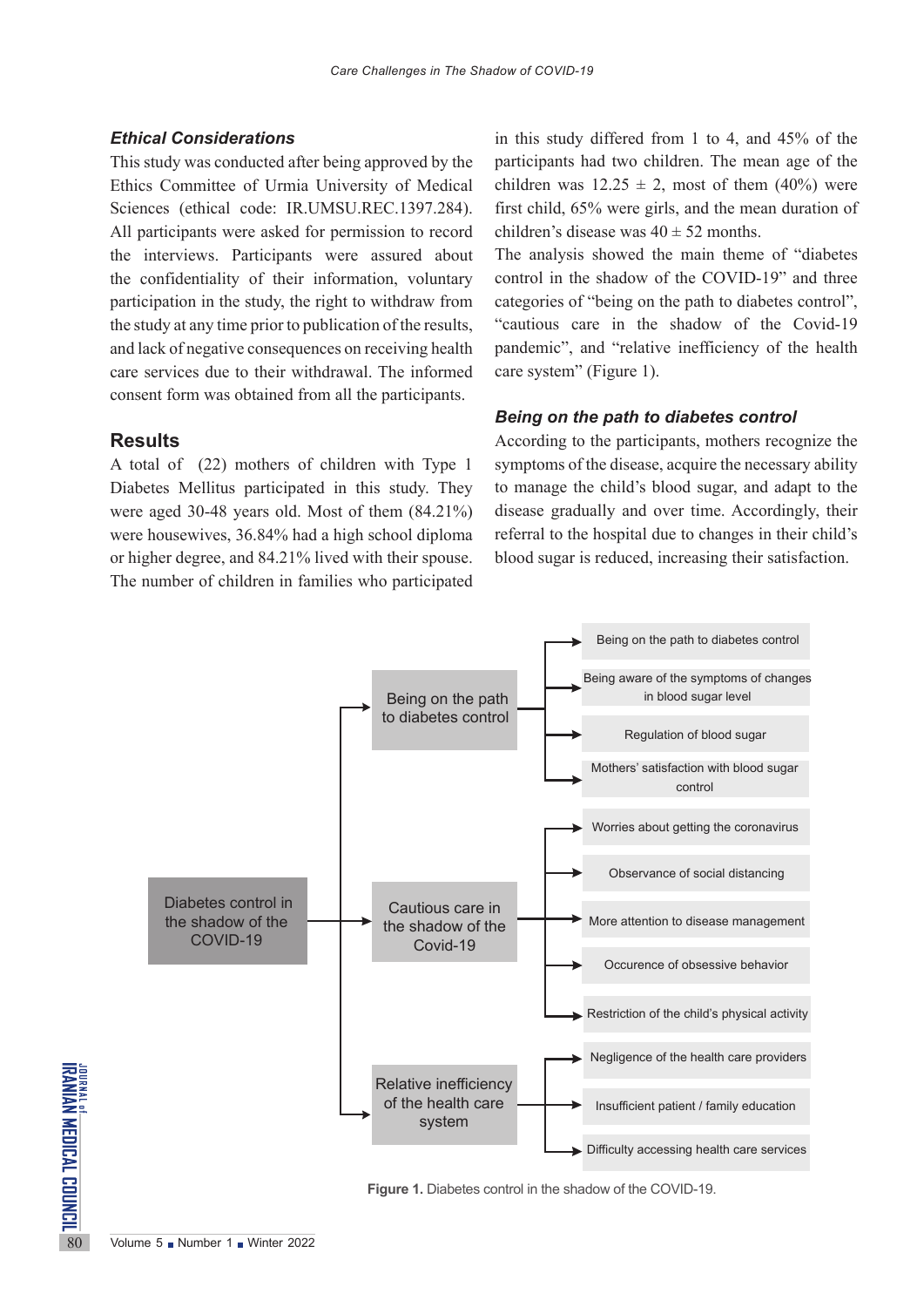### *Improving the mothers' ability over time:*

Participants considered the passage of time as an important factor in increasing the ability to care for and manage the disease. Mothers gradually adapt to the disease and refer to the hospital less after recognizing the symptoms of changes in blood sugar and using blood sugar checking tools. One of the participants asserted:

*"We used to go to the hospital a lot. But now, we go to the hospital less as my child has learned about her disease. For example, when her blood sugar drops, she knows how to manage it. Second, we have a glucometer." (P6)*

# *Being aware of the symptoms of changes in blood sugar level:*

Recognizing the symptoms of changes in blood sugar level is an important step in managing diabetes. All participants noted the importance of recognizing these symptoms by mothers and the child.

*"Vomiting and drinking water over and over shows the lower blood sugar… When her blood sugar level is high, she vomits and drinks a lot of water. But when her blood sugar is low, she feels lightheaded and shaky." (P22).*

*"When his blood sugar drops, he becomes very lethargic, his heart beats fast. When his blood sugar rises, his lips become dry, he has shortness of breath, and this is how I notice his blood sugar is high or low. "(P9)* 

# *Regulating blood sugar:*

Regulating blood sugar was one of the problems experienced by mothers. With the knowledge gained gradually, they were able to control the child's blood sugar level within an acceptable range. One participant noted the importance of maintaining composure in order to better manage the child's condition when his or her blood sugar drops:

or her blood sugar drops:<br> *Copyright in this happens, you should not get nervous. I try Cobservance of social distancing:*<br> *Copyright<sup>0</sup> <i>Copyright<sup>0</sup> 2022, Journal of Iranian Medical Council. All rights reserved.*<br> *"When this happens, you should not get nervous. I try to be calm, give her syrup, and massage her body. I wait for 15 minutes and if she does not feel better, I will give syrup once again. Within an hour, her blood sugar will get back to normal." (P1)*

# *Mother's satisfaction with blood sugar control:*

Feeling satisfied and happy with the regulation of blood sugar and the course of recovery, which indicates the optimality of care, gives the mother more energy and increases her ability to continue on the path. The reflection of this feeling was quite evident in their words.

*"When I check and see her blood sugar is normal, I really feel happy."(P4)*

# *Cautious care in the shadow of the Covid-19 pandemic*

In the present study, caregivers faced several challenges during the COVID-19 pandemic. Mothers' concern about their child developing COVID-19 disease led to the application of various measures. Some of these measures resulted in the child's anger due to limiting the child's communication with his/her peers. These challenges sometimes result in decisions that may threaten the child's health.

# *Worries about being infected with the coronavirus:*

One of the main concerns of mothers was the fear of being infected with the coronavirus by children. They believed that the outbreak of COVID-19 had hampered patients' easy access to health care services. Mothers avoided referring to the doctor, even for routine control of the child's condition, thinking that the doctor's office is contaminated with the COVID-19 virus since such environments are crowded.

"Because of coronavirus, I'm more careful about my child. I should take her to the doctor for the follow-up, but I am scared of this virus. The doctor's office is crowded and my child gets coronavirus. (P9)

# *Observance of social distancing:*

Participants took some precautions out of fear of infecting themselves or their family with the coronavirus and the possibility of transmitting it to their child with diabetes. One of these precautions was restricting interactions with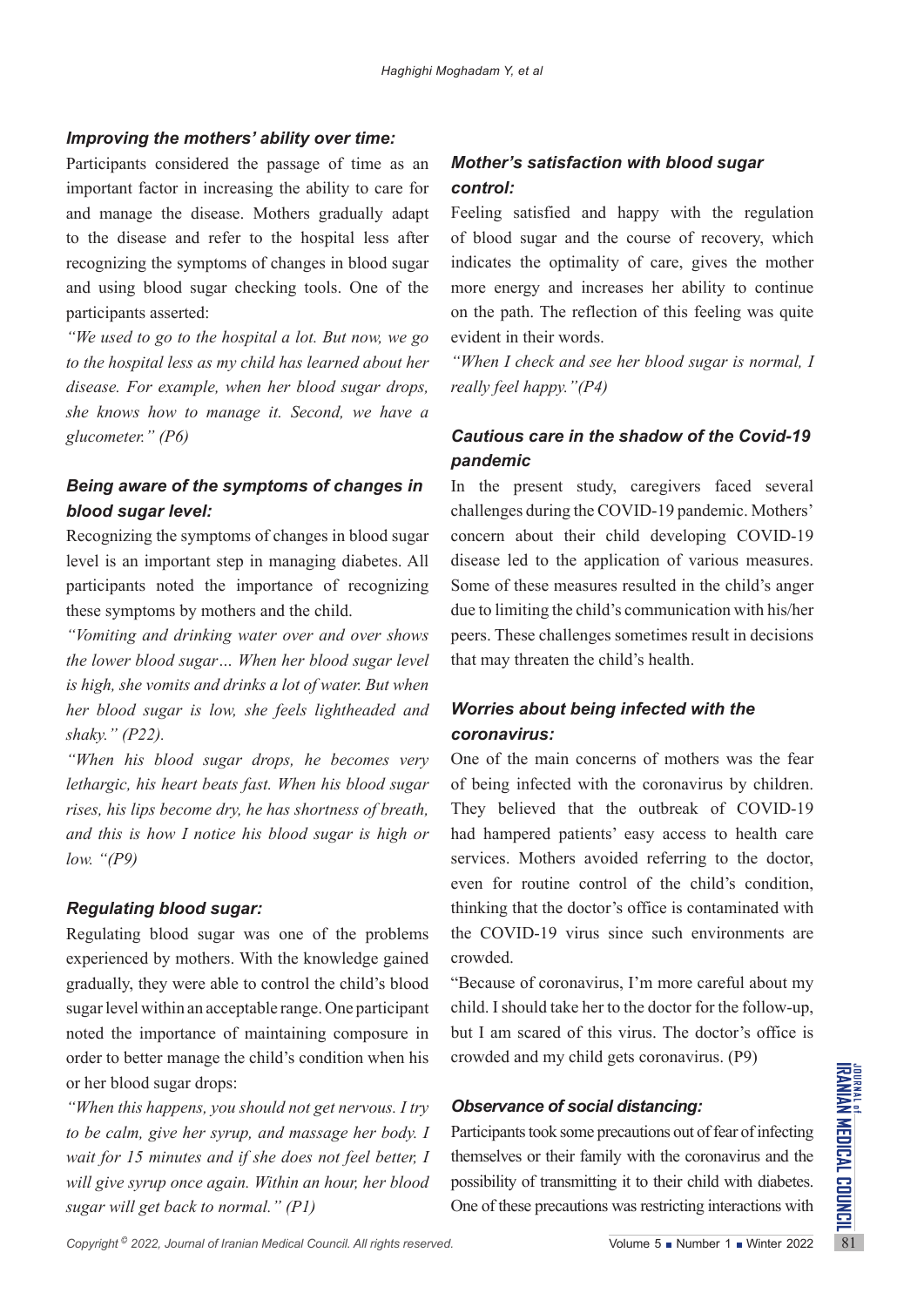family and others.

*"To be honest, coronavirus disease has prevented us to go to gatherings. We avoid going to our relatives' houses.*

*… We all use masks first for the sake of my child and then for ourselves. Since the beginning of coronavirus, my daughter has not had the slightest sickness or cold." (P4)*

### *More attention to disease management:*

Some participants believed that with the onset of COVID-19 disease, they were more careful in regulating blood sugar so that their patient did not need to refer to the hospital. Although this practice was performed upon the doctor's advice, inaccuracies and possibly incorrect calculations of insulin doses for a long time may lead to negative consequences.

*"Coronavirus has made us very careful in controlling her blood sugar. I am worried if her blood sugar is not controlled correctly, her immune system might be weakened and she might get coronavirus disease; then, the infection might spread throughout her body, and we cannot do anything for her. In fact, I have increased her insulin dose so that she eats more fruits. This is again due to coronavirus disease; I did that to strengthen her immune system. "(P4)*

With respect to increasing the precision to prevent the child from being infected with COVID-19, another participant stated:

*"I got coronavirus myself and was hospitalized for a week. When I came home, I did not leave the room for a month, I was careful not to transmit this disease to my child. … Our whole life has been changed. I can't take him anywhere due to fear of coronavirus. I think all places are contaminated with this virus."(P9)*

### *Occurrence of obsessive behavior:*

Example  $\overrightarrow{S}$  Winter the outbreak of coronal asking: do we have a disinfect<br>it on my hands. She scrubs he liquid every minute." (P13)<br>**Restriction of the child's**<br> $\overrightarrow{R}$ <br> $\overrightarrow{R}$ <br> $\overrightarrow{S}$ <br> $\overrightarrow{S}$  Number 1 Winter 202 Fear of developing the infection and disease caused by the COVID-19 virus has led to some preventive measures. These measures sometimes go beyond reason and turn into obsessive-compulsive behavior. *"Since the outbreak of coronavirus, my child keeps asking: do we have a disinfectant mom? I want to rub it on my hands. She scrubs her hands with washing liquid every minute." (P13)*

### *Restriction of the child's physical activity:*

Due to the direct effect of physical activity on blood sugar levels, it is necessary for caregivers to consider its role. Now, if this issue is not addressed and the amount of calories received is not adjusted with the child's activity, it can lead to a decrease or increase in blood sugar and the child's malaise.

*"Before coronavirus, he was very active outside and was cycling and his blood sugar was ok. But now, because of this disease, I do not let him go out, he stays at home playing computer games, and his blood sugar goes up." (P15)*

Referring to the impact of the restrictions caused by the COVID-19 pandemic on her child, a participant said:

*"Children do not go to school these days because of coronavirus. They are staying at home. On the one hand, it is good because I'm no longer worried about him getting this disease because he is always with me. On the other hand, my child gets nervous, because he is always at home and there is no one to play with him." (P21)*

# *The relative inefficiency of the health care system*

Despite the important and beneficial role of the health care system, the participants pointed out some of the shortcomings of this system and expressed their dissatisfaction. One of these shortcomings was the unprofessional behavior of some members of the health care team in dealing with the family, especially mothers. Lack of timely diagnosis and proper treatment of the child in outpatient treatment centers was another issue that led to child deterioration and even going to coma. Despite the active involvement of the treatment team in improving the knowledge and skills of caregivers and patients, illiterate participants noted the ineffectiveness of the training provided by the treatment team.

### *Negligence of the health care providers:*

Lack of timely diagnosis and proper treatment of the child is one of the problems associated with the health care team that can have irreparable consequences.

*"I brought him there. The doctor visited him, gave*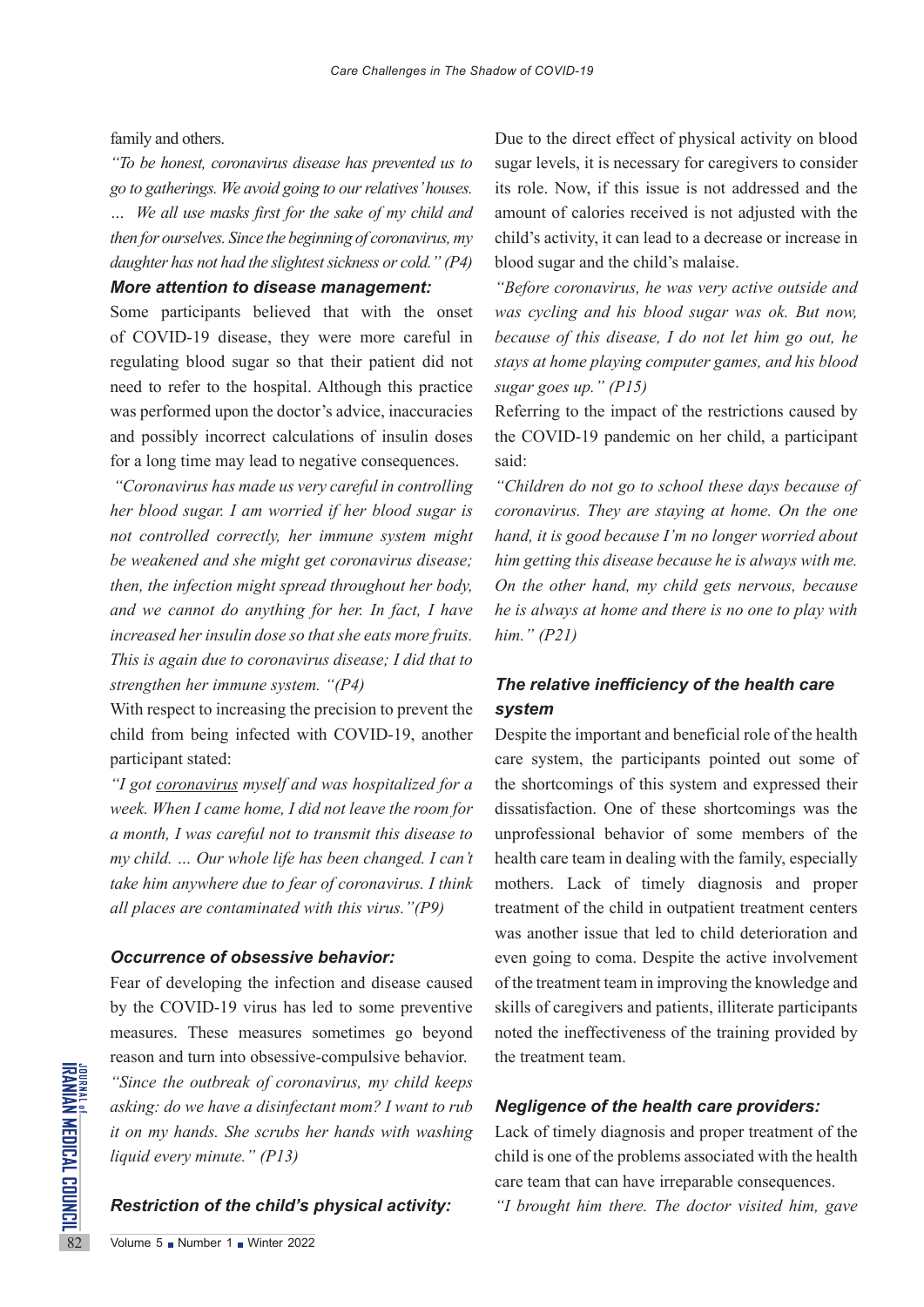*him two syrups, and said there is nothing special. I took him home and gave him the syrup at night. In the morning when he woke up, he vomited a lot, his face turned white, he became lethargic. He could not walk. When we arrived at the hospital, three or four nurses came, asked a few questions, tested my child, and said he had diabetes."(P11)*

*"The doctor checked her blood pressure and said that her blood pressure had dropped. He did not understand that her blood sugar was very high. My child was shaking like this (showing how the child was shaking)." (P10)*

### *Insufficient patient/family education:*

Some participants pointed to deficiencies in the training provided by the health care team, especially by their physicians.

He (the doctor) looks at my child's test and says goodbye! Come back three months later. He does not say anymore. I ask 'does it decrease or increase'? What are we going to do? He becomes nervous. We should not ask him too many questions." (P3)

### *Difficulty accessing health care services:*

In the COVID-19 pandemic that needs to avoid being in crowded places, another concern of mothers was the problems related to easy access to the health care system.

*"Now I have to go to the doctor to check my child's blood sugar. I can't take her to the doctor's office due to fear of the coronavirus. If the doctor's office is crowded, my child may get coronavirus. If she gets coronavirus, what can I do? I'm really confused."(P14)*

Due to the fact that the virtual response system of physicians in Iran is not yet fully established, receiving medical advice by phone or online is very limited.

*"The problem we have is that we cannot talk to the doctor of my son's. Nowadays, we are afraid of going to the doctor's office due to coronavirus." (P15).*

Another participant, who was concerned about the impact of the pandemic on easy access to insulin, said:

*"I am all worried about my daughter's medicines. I* 

*do not know what we should do if COVID-19 lasts too long and the children cannot get enough medicine." (P22)*

### **Discussion**

This study examined disease management in mothers of children with type 1 diabetes. The analysis of the interviews suggested that mothers of children with diabetes were suddenly plunged into a difficult situation resulted from a chronic and unknown disease. Living with caring stress and lack of sufficient knowledge at the onset of their child's diagnosis indicated the need of caregivers to receive support in various aspects of care, including knowledge of blood sugar, diet, and physical activity control, as well as financial and emotional aspects.

*Copyright* 2022, Journal of Iranian Medical Council. All rights reserved.<br> *Co* the doctor's office due to coronavirus." (P15). (21). In the present study, mothers reported their high<br>
Another participant, who was concer Proper control and management of diabetes require planning and goal setting 19. The participants of this study addressed time as an effective factor in managing their child's disease. They owed acceptance and adaptation to diabetes as well as learning how to care for the passing of time. Participants in the present study stated that after learning the relevant training, recognizing the signs of changes in blood sugar of the child, and being aware of the necessary measures, they were able to take care of their child better. Participants in the study also noted the need to follow doctors' instructions considering insulin dosage, diet, physical activity, and regular monitoring of the child's condition to achieve balanced blood sugar. In line with our findings, other studies highlighted the importance of diet, exercise, and the continuous monitoring of blood sugar as powerful and motivating measures for optimal regulation of blood sugar (11,20). In a cross-sectional descriptive study conducted on 120 Brazilian children and adolescents, Fortins *et al* highlighted the need for collaboration between professionals and family members to achieve satisfactory blood sugar control (21). In the present study, mothers reported their high satisfaction with the results of care provided. Lawton *et al* were the first to introduce the term "satisfaction" as one of the main dimensions of caregiver overall evaluation of care, which implies an understanding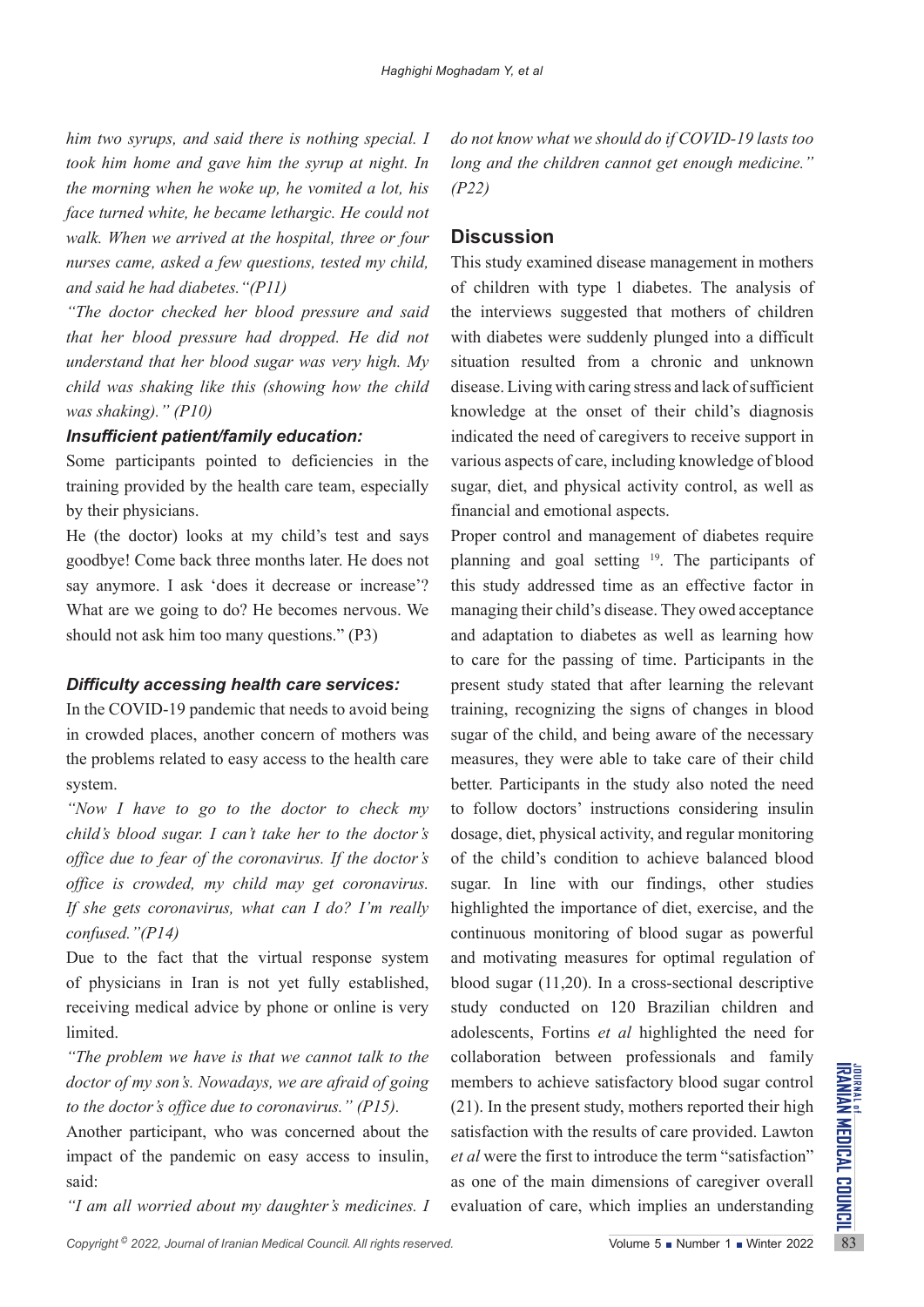of the desirability of care. In this regard, Labra *et al* conducted a study in three countries of Spain, the Netherlands, and Denmark and found that caregiver's family relationship with a care recipient was the main predictor of satisfaction with care (22). Findings of a study by Dhada and Blackbeard, on 14 caregivers of children with Type 1 Diabetes Mellitus in South Africa showed that caregivers' attitudes toward counseling provided by the treatment team were positive and satisfied. They also indicated that the care ability of the caregiver and the treatment team increased over time to the point where they reached satisfaction (13).

During the COVID-19 pandemic, some groups are more at risk than others, called high-risk groups. Patients with diabetes are also among this group. According to the results, the participants in this study refused to refer to medical centers or doctors' offices for periodic monitoring of their child's condition due to fear of their child developing COVID-19 disease. This practice has been observed in other countries in addition to Iran. For instance, findings of Klatman *et al*'s study on the challenges of patients with Type 1 Diabetes Mellitus during the COVID-19 pandemic represented that routine referrals of individuals with Type 1 Diabetes Mellitus to clinics decreased in different countries due to fear of developing this disease (23).

Frame Iran, Firouzkouhi *et al* pointer<br>
follow health protocols and s<br>
the likelihood of calorie imba<br>
Therefore, all patients, especia<br>
diabetes, are advised to increase<br>
glucose monitoring (24). Accord Participants in the study also limited their social interactions to prevent their child from developing COVID-19 disease. Findings of another study by Mirkazehi Rigi *et al* on the challenges and strategies to deal with COVID-19 in Iran indicated the need for self-care as the most useful measure (16). Since patients with diabetes have a higher chance of developing COVID-19 disease due to their underlying disease, our participants stressed the need for more careful management of diabetes. In their study in Iran, Firouzkouhi *et al* pointed out that the need to follow health protocols and stay at home increased the likelihood of calorie imbalance in these patients. Therefore, all patients, especially patients with type 1 diabetes, are advised to increase the frequency of blood glucose monitoring (24). According to World Health

Organization, the prevalence of mental disorders is increasing in the world (25). Some patients, including patients with diabetes, are at higher risk of developing mental disorders. For instance, Alizadeh *et al* studied the relationship between obsessive-compulsive disorder and glycemic control in 400 patients with diabetes in Iran. They found that almost half of their participants had a symptom of obsessive-compulsive disorder (26).

The results of the present study indicated the incidence of obsessive-compulsive disorder in children with diabetes during the COVID-19 pandemic, which is consistent with the results of a study by Jethwani *et al* in India. They stated that fear of COVID-19, closure of schools and colleges, and restrictions imposed following forced closure might affect the mental health of patients with diabetes, increasing the risk of mental health problems in them (27).

The findings of the present study also indicated that children's physical activity was restricted due to limited presence outside the house. Due to the pandemic nature of the disease, these restrictions exist worldwide. Due to such limitations, different studies have offered different recommendations for preventing the consequences of physical inactivity in these patients. Chowdhury and Goswami conducted a review study to address the problems of diabetes management in pandemic and outlined the recommendations made in studies for optimal disease control as follows: maintaining a regular schedule and being physically active, providing the necessary tools to manage the disease, and encouraging physical activity at home (*e.g*., weight lifting, jump rope, and online training). They concluded that physical activity, in addition to regulating blood sugar, was also psychologically helpful, reduced stress and anxiety, and improved mood and sleep quality (28). Jethwani *et al* also noted in their study the negative consequences of limited physical activity in children with diabetes (27).

The task of the treatment team is to provide accurate and understandable information using a method that is acceptable to patients and their companions. However, some participants downplayed the role of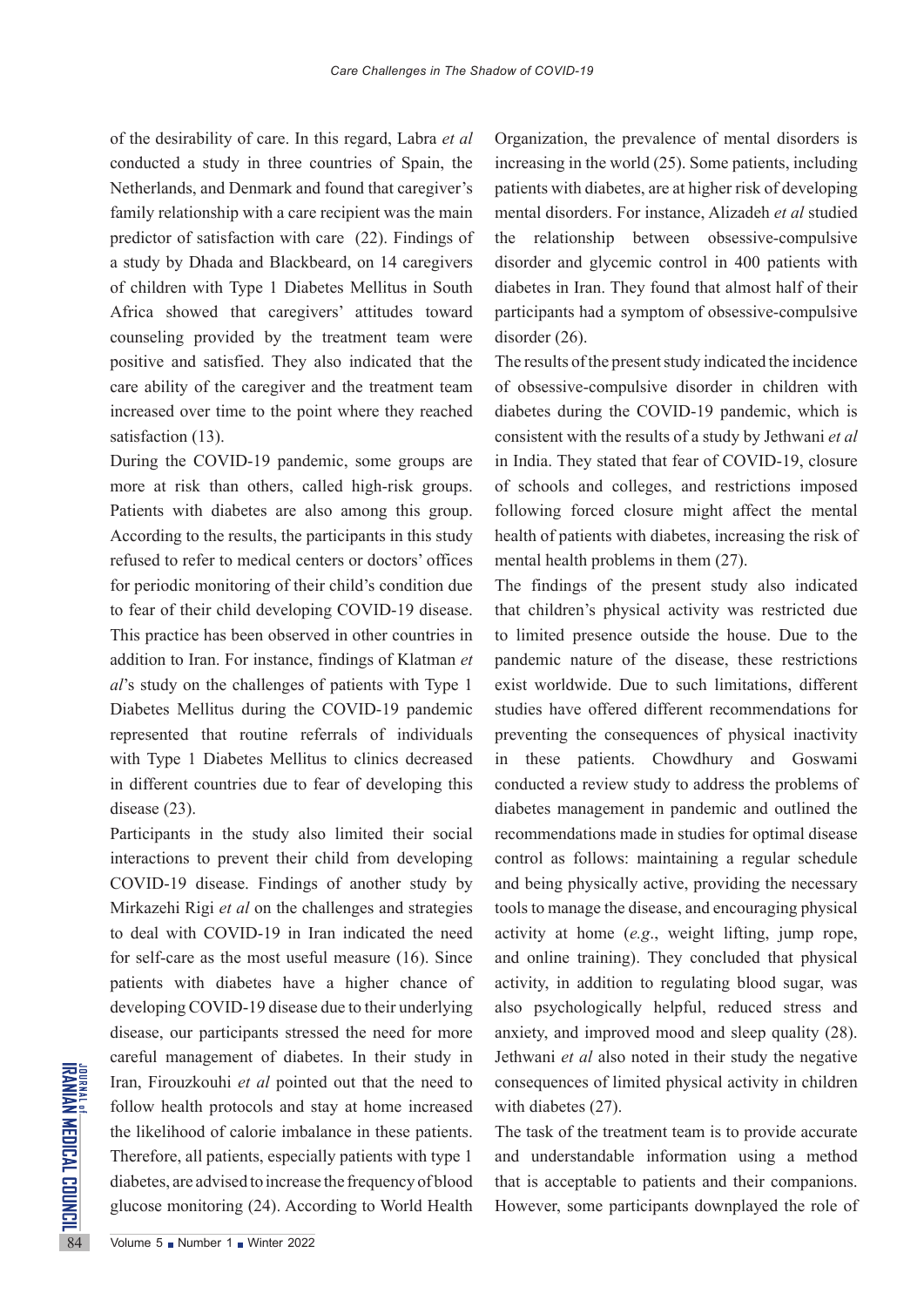physicians and nurses in providing patient education and complained about it. Ghane *et al* studied 76 caregivers of hemodialysis patients in Iran and noted the inefficiency of the health care system. They concluded that caregivers were considered as the most important source for patient care in most health care programs, but less attention was paid to their problems (29). Abdoli *et al* argued that inefficiency of the health care system was one of the most important barriers to empowerment of people with diabetes (30). Findings of another study on women caring for the family in Canada showed that caregivers experienced challenges due to unsupported interactions with the health care team, negative emotions, mistrust, and lack of power (31).

in controlling the disease caused by this virus, in insurance coverage as well as provision of free or<br>addition to creating fear in the masses, has made inexpensive facilities for the care of a child with<br>people with unde Some participants pointed out the shortcomings in the training provided by the treatment team, especially physician treating their children. In line with the findings of the present study, Mousavizadeh *et al*  identified the poor performance of the treatment team in disease management, such as providing incomplete and contradictory information as well as lack of cooperation between treatment team members, as one of the most important barriers against patients' adherence to treatment (32). Abazeri *et al*, in their qualitative study in Iran on nurses responsible for educating patients with diabetes, addressed the investment in the management of diabetes education. They identified three main themes, including inexperienced trainers, unstructured training, and unmanaged training (33). Participants in the present study also noted the inadequacy of training provided by the treatment team. In a study by Khandan *et al* in Iran, mothers pointed to the inadequacy of training provided by medical staff and stated that they had to use other resources, such as the library and the Internet, to increase their knowledge (34). The worldwide spread of COVID-19 and the problems in controlling the disease caused by this virus, in addition to creating fear in the masses, has made people with underlying diseases and their families more desperate than other sections of society. The participants of the present study were faced with the fear of referring to medical centers. The current

situation requires the application of some measures by the caregivers of these patients. To manage this problem, Mohammadzadeh *et al* recommended the use of virtual and electronic services. Furthermore, through virtual education of COVID-19 prevention strategies, patients' worries about the limited access to a specialist can be resolved (35). Evidence from other accidents and pandemics also indicated that the outcomes of diabetic patients worsened during and after these disasters (36).

## **Conclusion**

Based on the results of this study, we found that mothers of children with diabetes had different challenges in managing their children's disease, and the coincidence of their children's disease with the outbreak of the COVID-19 pandemic added more pressure on them. The emergence of the COVID-19 pandemic has reduced the mother and child's social interactions with other peers, and the restrictions on social distancing observance and fear of children developing COVID-19 have disrupted blood sugar regulation in diabetic children. Therefore, recognizing the symptoms of blood sugar changes and having the necessary facilities to regulate blood sugar levels are the main steps in accepting the caring role. In addition, the existence of a virtual communication channel between the families of diabetic children and the treatment team can be effective in managing the disease and reducing the anxiety of these families. Moreover, support of health care systems for education and the establishment of charitable associations for financial support can decrease the burden of these families. On the other hand, easy access to the glucometer, tip test, insulin, syringe, and special needles are essential for managing diabetes. Since the majority of participants in the present study were at a low level of financial status, adequate insurance coverage as well as provision of free or inexpensive facilities for the care of a child with diabetes is inevitable.

# **Acknowledgements**

This study was a part of a Ph.D. dissertation of the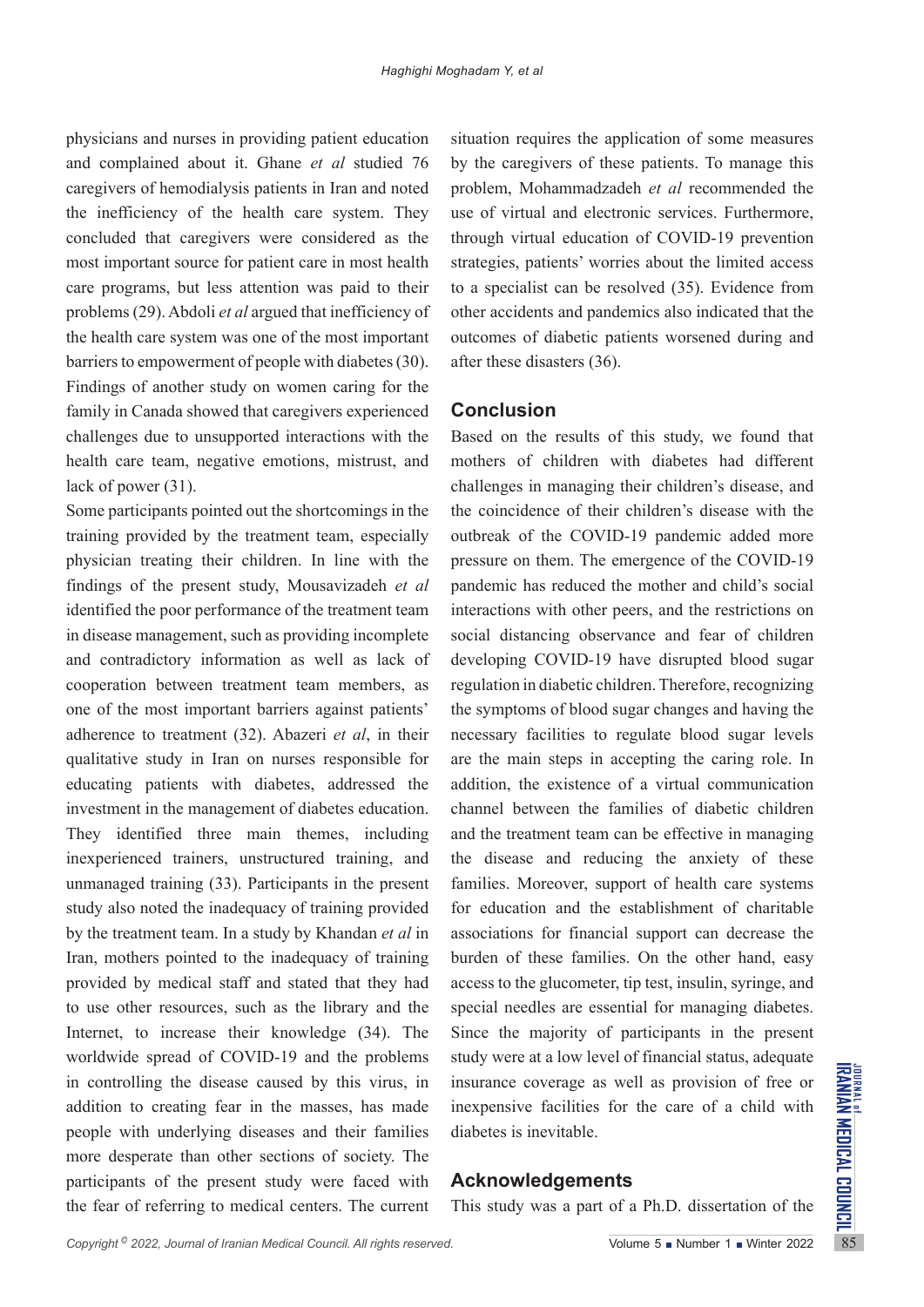student (Ethical code: IR.UMSU.REC.1397.284). This research did not receive any specific grant. The authors appreciate the Pediatric Center of Urmia University of Medical Sciences, Diabetes Society, Pediatric medical center of Tehran University of Medical Sciences, and all the mothers who participated in this study.

### **Conflict of Interest**

There are no known conflicts of interest for any of the authors of this manuscript that would interfere with the integrity of this research.

### **Funding**

This study was funded by the authors.

### **References**

1. Rifshana F. The lived experience of parents caring for a child with Type 1 diabetes: a thesis presented in partial fulfilment of the requirements for the degree of Doctor of Clinical Psychology at Massey University, Palmerston North, New Zealand: Massey University; 2017.

2.[http://ids.org.ir/index.php/fa/component/content/ rticle/50-1392-07-03-07-51-11/314-1392-07-05-19-16-36](http://ids.org.ir/index.php/fa/component/content/article/50-1392-07-03-07-51-11/314-1392-07-05-19-16-36).

3. Esteghamati A, Larijani B, Aghajani MH, Ghaemi F, Kermanchi J, Shahrami A, et al. Diabetes in Iran: prospective analysis from first nationwide diabetes report of National Program for Prevention and Control of Diabetes (NPPCD-2016). Sci Rep 2017 Oct 18;7(1):1-10.

4. Hashemipour-Zavareh M, Yousofi Z, M H. Comparison of the dimensions of coherence and family adaptability among the mothers of children with type 1 diabetes and healthy children in Isfahan city, Iran. J Isfahan Med School 2018;36(498):1183-90.

5. Wherrett DK, Ho J, Huot C, Legault L, Nakhla M, Rosolowsky E. Type 1 diabetes in children and adolescents. Can J Diabetes 2018 Apr;42:S234-S46.

6. Shojaeian A, Mehri-Ghahfarrokhi A. An overview of the epidemiology of type 1 Diabetes Mellitus. Int J Metab Syndr 2018;2(1):1-4.

7. Roglic G. Global report on diabetes: World Health Organization 2016.

8. Okido AC, Almeida AD, Vieira MM, Neves ET, Mello DF, Lima RA. Care demands of children with type 1 Diabetes Mellitus. Escola Anna Nery 2017 Apr 27;21(2):e20170034.

9. Smith J, Cheater F, Bekker H. Parents' experiences of living with a child with a long-term condition: a rapid structured review of the literature. Health Expect 2015 Aug;18(4):452-74.

10. Safaeian Z, Hejazi SS, Delavar E, Hoseini Azizi T, Haresabadi M. The relationship between caregiver burden, and depression, anxiety and stress in family caregivers of cancer patients referred to Imam Reza Hospital in Bojnurd City. Iranian J Psychiatr Nurs 2017;5(3):7-14.

11. Chiang JL, Maahs DM, Garvey KC, Hood KK, Laffel LM, Weinzimer SA, et al. Type 1 diabetes in children and adolescents: a position statement by the American Diabetes Association. Diabetes Care 2018 Sep;41(9):2026-44.

12. Yousef MH. Explanation of Process of Role Acceptance by PhD Graduates of Nursing as Clinical Educators. 2017(PhD dissertation. Shahid Beheshti Medical Sciences University, Nursing and Midvifery Caledge.).

**EXAMPLE 12. Youset MH. Explanation of**<br>2017(PhD dissertation. Shahid I<br>13. Dhada B, Blackbeard D. Ca<br>of consultations in a South Afric<br>14. Raaijmakers LG, Hamers F<br>barriers in diabetes care: a qua<br>Nolume 5 Number 1 Ninter 13. Dhada B, Blackbeard D. Caregivers of children with diabetes mellitus: challenges of caring for and perceptions of consultations in a South African public sector context. South African Fam Pract 2019 Jul 1;61(4):117-35.

14. Raaijmakers LG, Hamers FJ, Martens MK, Bagchus C, de Vries NK, Kremers SP. Perceived facilitators and barriers in diabetes care: a qualitative study among health care professionals in the Netherlands. BMC Fam Pract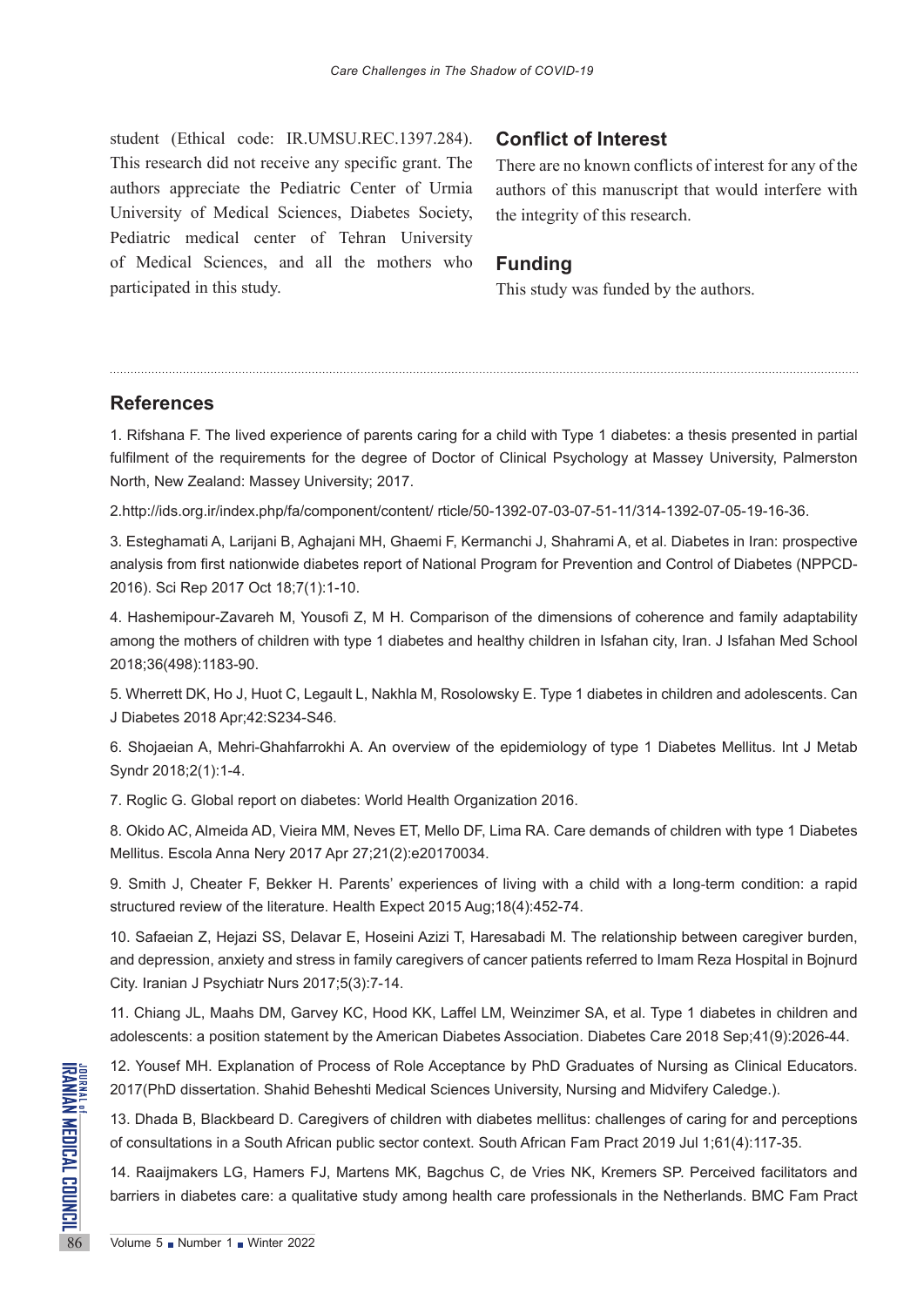2013 Aug 10;14(1):1-9.

15. Ezazi Bojnourdi E, Ghadampour S, Moradi Shakib A, Ghazbanzadeh R. Predicting Corona Anxiety based on Cognitive Emotion Regulation Strategies, Health Hardiness and Death Anxiety in Diabetic Patients. Iran J Psychiatr Nurs 2020;8(2):34-44.

16. Mirkazehi Rigi Z, Dadpisheh S, Sheikhi F, Balouch V, Kalkali S. Challenges and Strategies to deal with COVID-19 from the perspective of physicians and nurses in southern of Sistan and Baluchestan, Iran. Journal Mil Med 2020 Aug 19;22(6):599-606.

17. Braun V, Clarke V. Using thematic analysis in psychology. Qual Res Psych 2006 Jan 1;3(2):77-101.

18. Polit D, Beck C. Essentials of nursing research: Appraising evidence for nursing practice. Lippincott Williams & Wilkins; 2014.

19. Ahmadi A, Hasanzadeh JA, Rajaefard A. Metabolic control and care assessment in patients with type 2 diabetes in Chaharmahal & Bakhtiyari Province 2008. Iran J Endocr Metabol 2009;11(1):33-9.

20. Lawton J, Blackburn M, Allen J, Campbell F, Elleri D, Leelarathna L, et al. Patients' and caregivers' experiences of using continuous glucose monitoring to support diabetes self-management: qualitative study. BMC Endocr Disord 2018 Feb 20;18(1):12.

21. Fortins RF, de Aquino Lacerda EM, Silverio RNC, do Carmo CN, Ferreira AA, Felizardo C, et al. Predictor factors of glycemic control in children and adolescents with type 1 diabetes mellitus treated at a referral service in Rio de Janeiro, Brazil. Diabetes Res Clin Pract 2019 Aug;154:138-45.

22. De Labra C, Millán-Calenti JC, Buján A, Núñez-Naveira L, Jensen AM, Peersen MC, et al. Predictors of caregiving satisfaction in informal caregivers of people with dementia. Arch Gerontol Geriatr May-Jun 2015;60(3):380-8.

23. Klatman EL, Besançon S, Bahendeka S, Mayige M, Ogle GD. COVID-19 and type 1 diabetes: challenges and actions. Diabetes Res Clin Pract 2020 Aug;166:108275.

24. Firouzkouhi MR. Management of Diabetic Type II in COVID19 Pandemic. J Diabetes Nurs 2020 Aug 10;8(3):1128-30.

25. Mousavi E, T Chahar-Borj A, Sheikh M, Yavari Kermani M. Frequency of Psychiatric Symptoms in Diabetic Patients. J Diabetes Nurs 2015 Apr 10;3(1):51-8.

26. Alizadeh NS, Maroufi A, Rostami S, Ghaderi E. The Relationship Between Obsessive-Compulsive Symptoms and Glycemic Control in Patients with Diabetes. Iran J Psychiatr Behav Sci 2018 Sep 1;12(3).

27. Jethwani P, Saboo B, Jethwani L, Kesavadev J, Kalra S, Sahay R, et al. Management of children and adolescents having type 1 diabetes during COVID-19 pandemic in India: challenges and solutions. Int J Diabetes Dev Ctries 2020 Sep 15;40(3):335-9.

28. Chowdhury S, Goswami S. COVID-19 and type 1 diabetes: dealing with the difficult duo. Int J Diabetes Dev Ctries 2020 Jul 14:1-6.

29. Ghane G, Seyedfatemi N, Ashghali Farahani M, Hagani H. Effectiveness of supportive educative program on the burden in family caregivers of hemodialysis patients. The J Urmia Nurs Midwifery Fac 2017;14(10):885-95.

30. Abdoli S, Ashktorab T, Ahmadi F, Parvizi S. Barriers to and Facilitators of Empowerment in People with Diabetes. Iran J Endocr Metabol 2009 Jan 10;10(5):455-64.

31. Neufeld A, Harrison MJ, Stewart M, Hughes K. Advocacy of women family caregivers: Response to nonsupportive interactions with professionals. Qual Health Res 2008 Mar;18(3):301-10.

*Copyright* <sup>0</sup> 2022, *Journal of Iranian Medical Council. All rights reserved.<br>
Copyright<sup>®</sup> 2022, <i>Journal of Iranian Medical Council. All rights reserved.*<br>
2022, *Journal of Iranian Medical Council. All rights reserved* 32. Mousavizadeh S, Ashktorab T, Ahmadi F, Zandi M. Evaluation of barriers to adherence to therapy in patients with diabetes. J Diabetes Nurs 2016 Jul 10;4(3):94-108.